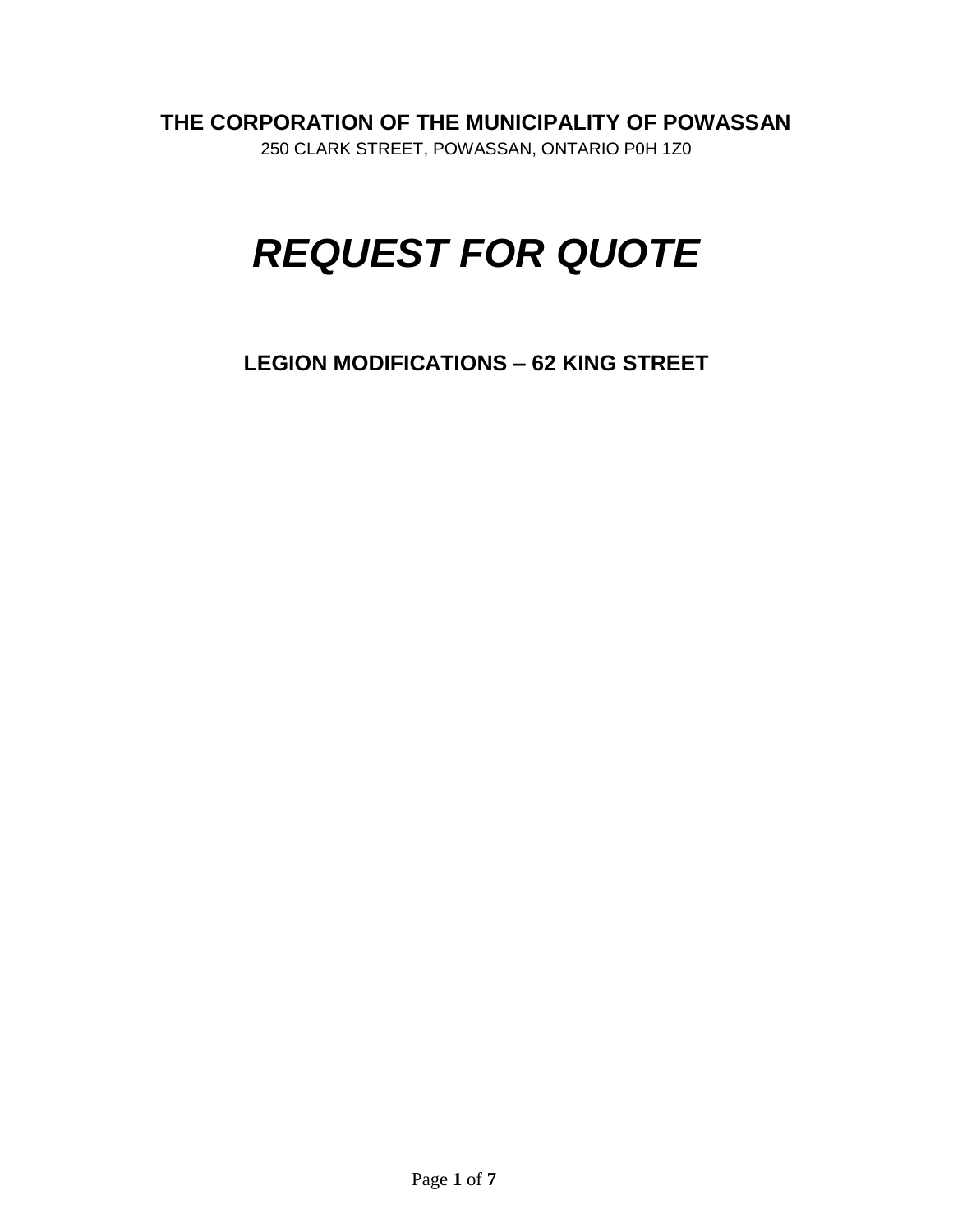# **THE CORPORATION OF THE MUNICIPALITY OF POWASSAN**

250 CLARK STRET , POWASSAN, ONTARIO P0H 1Z0

# **"LEGION MODIFICATIONS"**

62 KING STREET , POWASSAN, ONTARIO

**REQUEST FOR QUOTE FOR:**

**Modifications to the building locally known as Legion Branch 453, located at 62 King Street Powassan, as outlined in the attached document.** 

**The bidder will submit all bids in a sealed envelope clearly marked "Legion Modifications" to be received by:**

L. Marshall, Deputy Clerk Municipality of Powassan 250 Clark Street Powassan, ON POH 1Z0

Quotations received after this date and time will not be considered. E-mailed and/or Faxed proposals will not be accepted.

Please contact Mark Martin, CBO at 705-724-2813 or **[MMartin@powassan.net](mailto:MMartin@powassan.net)** to schedule a site meeting.

The Municipality reserves the right to accept or reject any proposal based upon its own evaluation. The lowest or any quotation will not necessarily be accepted.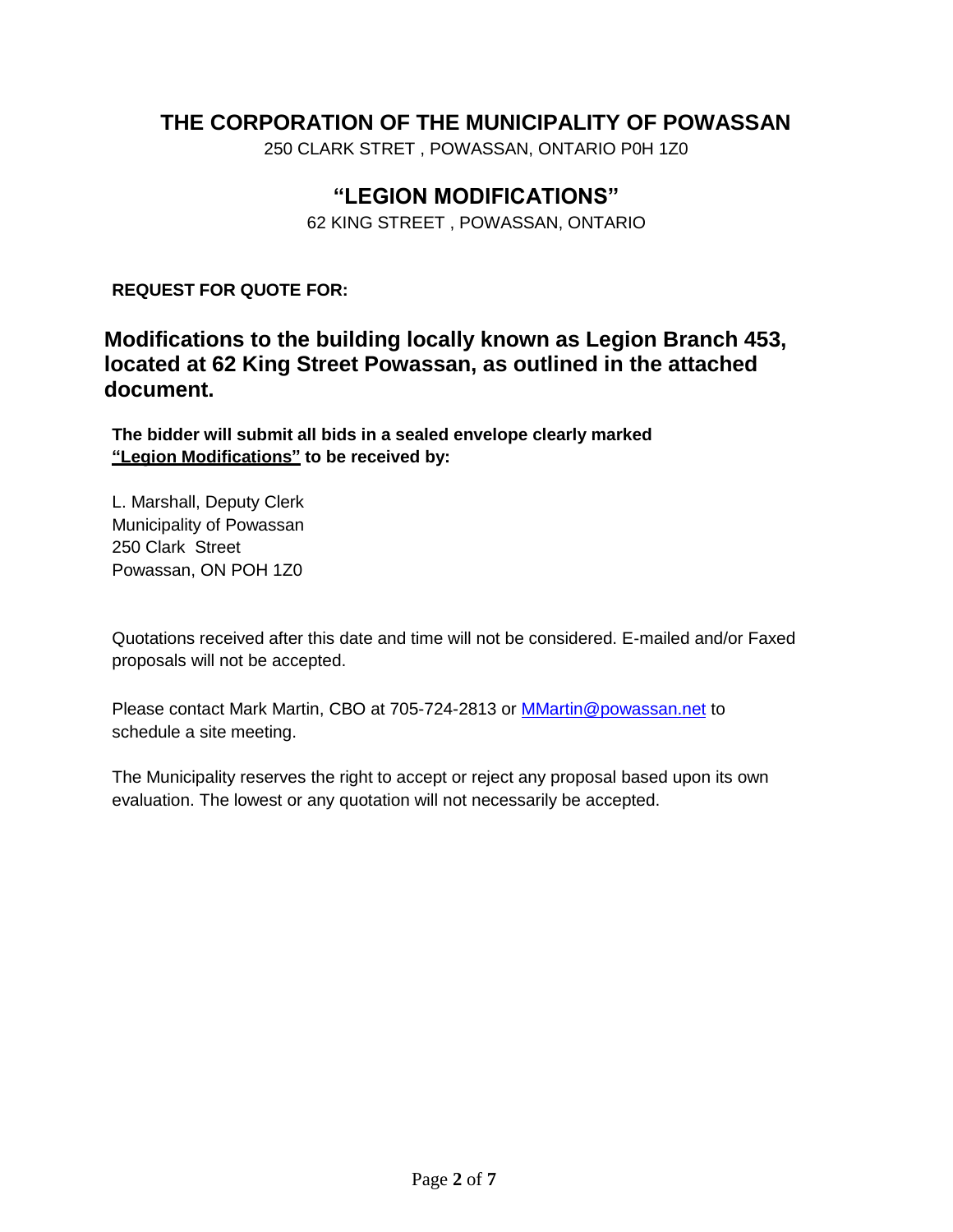#### **1. Site Authority**

Mark Martin Chief Building Official, 705-724-2813 All work must be performed to the satisfaction of The Site Authority or designate.

#### **2. Clarifications**

a. All conditions and provisions of the RFQ are deemed accepted by the Bidder and incorporated by reference in his/her Quotation, except such conditions and provisions as are expressly excluded in the Quotation.

b. All contractual questions relating to this RFQ and all technical questions should be directed to the BRY-CO Engineering Ltd and Site Authority. Responses, if not already addressed in this RFQ, will be addressed in the form of an addendum, if required. No oral interpretations will be effective to modify any provisions of the Quotation, unless a written addendum has been issued by the Municipality of Powassan prior to the RFQ closing.

#### **3. Acceptance or Rejection of Proposals**

The Municipality of Powassan reserves the right to accept or reject any or all Quotations submitted based upon its own evaluation.

#### **4. Proposal Expiry Date**

Bidders hereby acknowledge that offers contained within their quotations shall remain open for acceptance by the Municipality of Powassan for a period of not less than sixty (60) business days from the closing date established for this RFQ.

#### **5. Execution of Contract**

The Form of Proposal must be signed by the Bidder expressing interest or the authorized signing officer of the Bidder's company.

Should the Bidder fail to execute the Contract or provide the required document within twenty-one (21) business days of award notification, the Municipal Clerk may:

- a. Grant additional time to fulfill the requirement;
- b. Recommend award of the Contract to the another responsive and responsible Bidder; or
- c. Cancel the awarded Contract and seek damages accordingly.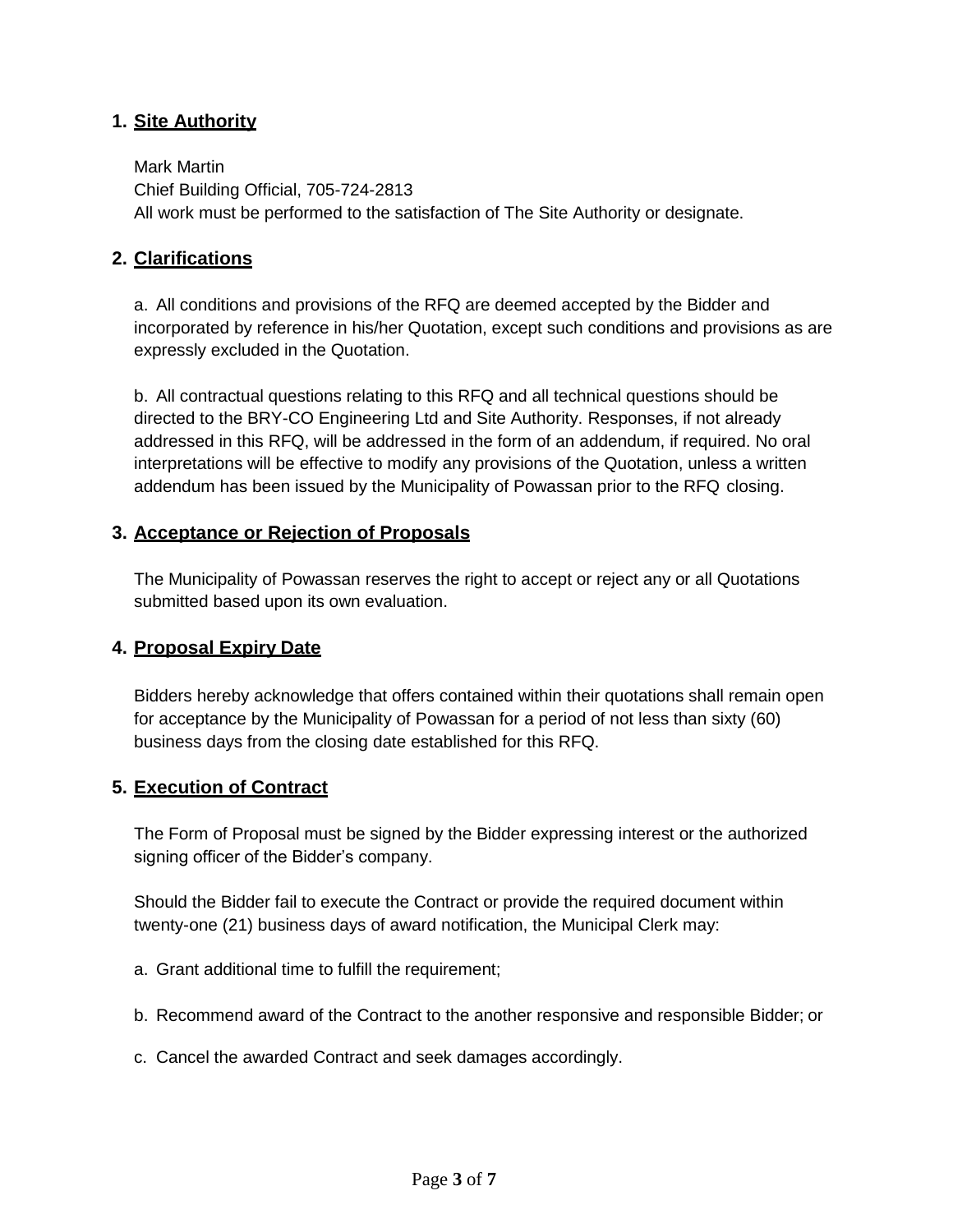#### **6. Termination**

a. If the Bidder fails to comply with any request, instruction or order of the Municipality of Powassan; or fails to comply with or persistently disregards statutes, regulations, by-laws or directives of relevant authorities related to the work; or fails to execute the work with proper conduct, skill and diligence; or assigns or sublets the Contract or a portion thereof without the consent of the Municipality of Powassan; or refuses to correct deficiencies; or is otherwise in default in carrying out its part of any of the terms, conditions and obligations of the Contract; then, in any such case, the Municipality of East Ferris may, upon expiration of ten (10) days from the date of written notice to the Bidder, terminate the Contract. Upon termination for default, the payment may be withheld at the discretion of the Municipality of Powassan.

b. The Municipality of Powassan reserves the right to terminate the Contract, in whole or in part, whenever the Municipality of Powassan determines that such termination is in the best interest of the Municipality of Powassan without showing cause.

#### **7. References**

Bidders are to provide references on a separate page, listing at least two references (preferably of similar services provided). The references listing shall be submitted with the Quotation.

#### **8. Freedom of Information**

The Municipality of Powassan will comply with the requirements of the Municipal Freedom of Information and Protection of Privacy Act.

#### **9. Prices**

All pricing shall be in Canadian Funds, all applicable taxes included with the exception of HST, which will be considered as extra to the cost.

#### **10. Guarantee**

The Bidder hereby covenants and agrees:

a. to perform the Contract in accordance with the RFQ and the RFQ submission as awarded;

b. to save the Municipality of Powassan, its agents, or employees, harmless from liability of any kind for the use of any composition, secret process, invention, article or appliance furnished or used in the performance of the Contract of which the Bidder is not the patentee, assignee, or licensee;

c. to guarantee the service as specified;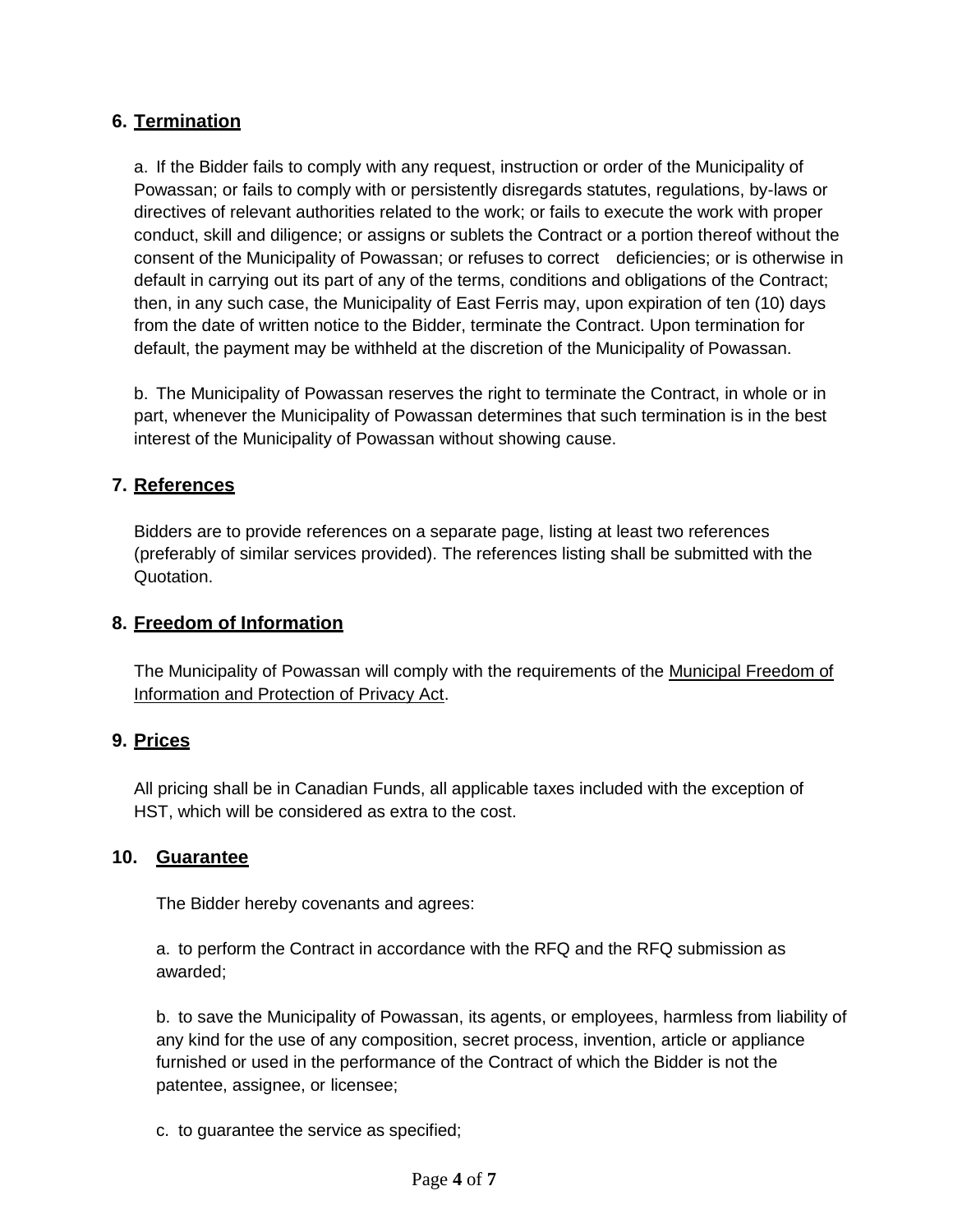d. to furnish adequate protection from damage for all work and to repair damage of any kind to their own work or the work of the others for which their employees are responsible;

e. to pay for all permits, licenses and fees (where applicable), and to give all notices and comply with all by-laws and regulations of the Municipality of Powassan.

#### **11. Warranties**

a. All materials used must carry a minimum of one year (1) unlimited warranty from manufactures defect.

b. The successful contractor will warranty all workmanship for a minimum of one (1) year in writing to the owner.

#### **12. Facility Access**

Facility access must be arranged by the Bidder with the Site Authority.

#### **13. Protection of Property**

The Bidder shall be held responsible for any damages, including fire, as the result of their performance of the work described herein.

#### **14. Workplace Safety & Insurance Board**

The Bidder must supply proof of good standing with the Workplace Safety & Insurance Board.

#### **15. Insurance**

a. The Bidder agrees to indemnify and save harmless the Corporation of the Municipality of Powassan for any claim demand arising out of the performance by the Bidder of the Contract. The Bidder agrees to maintain comprehensive liability insurance covering all operations and liability assumed under the Contract (naming the Municipality of Powassan as an additional insured).

b. The Bidder agrees to have a limit of liability of not less than **\$2,000,000** inclusive for any one occurrence.

#### **16. Licensing**

The Bidder will be responsible for a strict adherence to all Federal, Provincial, and Municipal codes, by-laws and regulations, and must obtain all permits and licenses as required by law.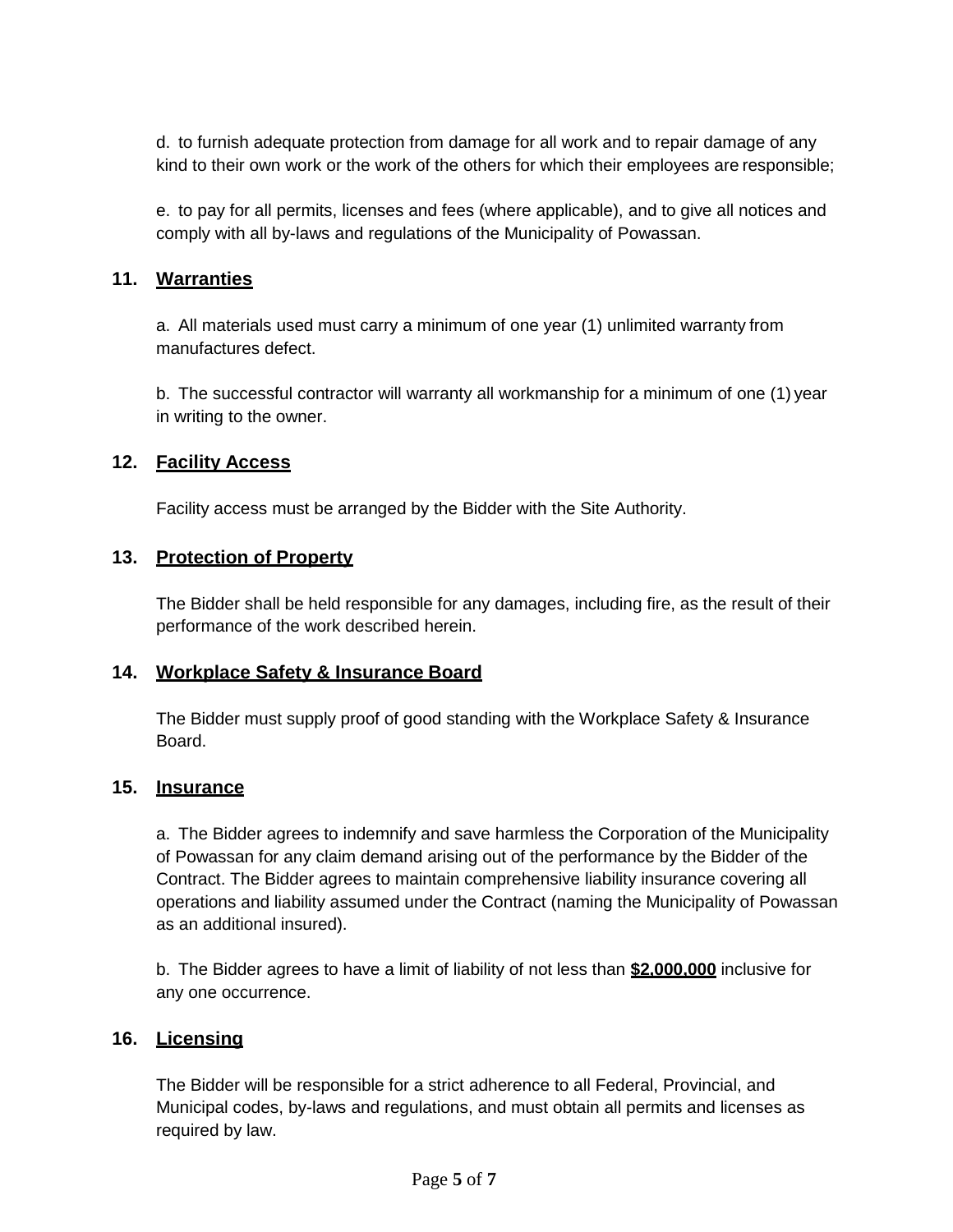### **17. Safety Regulations and Labour Codes**

The Bidder must adhere to all safety rules, regulations, and labour codes required by law.

#### **18. Influence**

- a. No person, company, corporation, or organization shall attempt in any way, either in private or in public, to influence the outcome of any Municipality purchasing process.
- b. The bid, quotation or proposal of any person, company, corporation, or organization that does attempt to influence the outcome of any Municipality purchasing process will be disqualified, and the person, company, corporation or organization may be subjected to exclusion or suspension under the Vendor Performance Policy.

#### **19. Omission**

The Municipality of Powassan reserves the right in its sole discretion to accept or reject all or part of any proposal which is non-compliant with the requirements of this RFQ.

#### **PROJECT SCOPE STATEMENT**

Contractor is to:

1. Review and consider all attached documentation.

2. Review site conditions to ensure familiarity with work requirements. Verify all measurements prior to commencement of work and report any discrepancies to the Site Authority

- 3. Coordinate work dates and hours with the Site Authority and Legion.
- 4. Provide all of the materials, equipment, and labour necessary to complete the work.
- 5. Ensure that all work, is verified by the Site Authority.

6. Ensure that all work is done in accordance with the Ontario Building Code and the Ontario Ministry of Labour Health and Safety Act.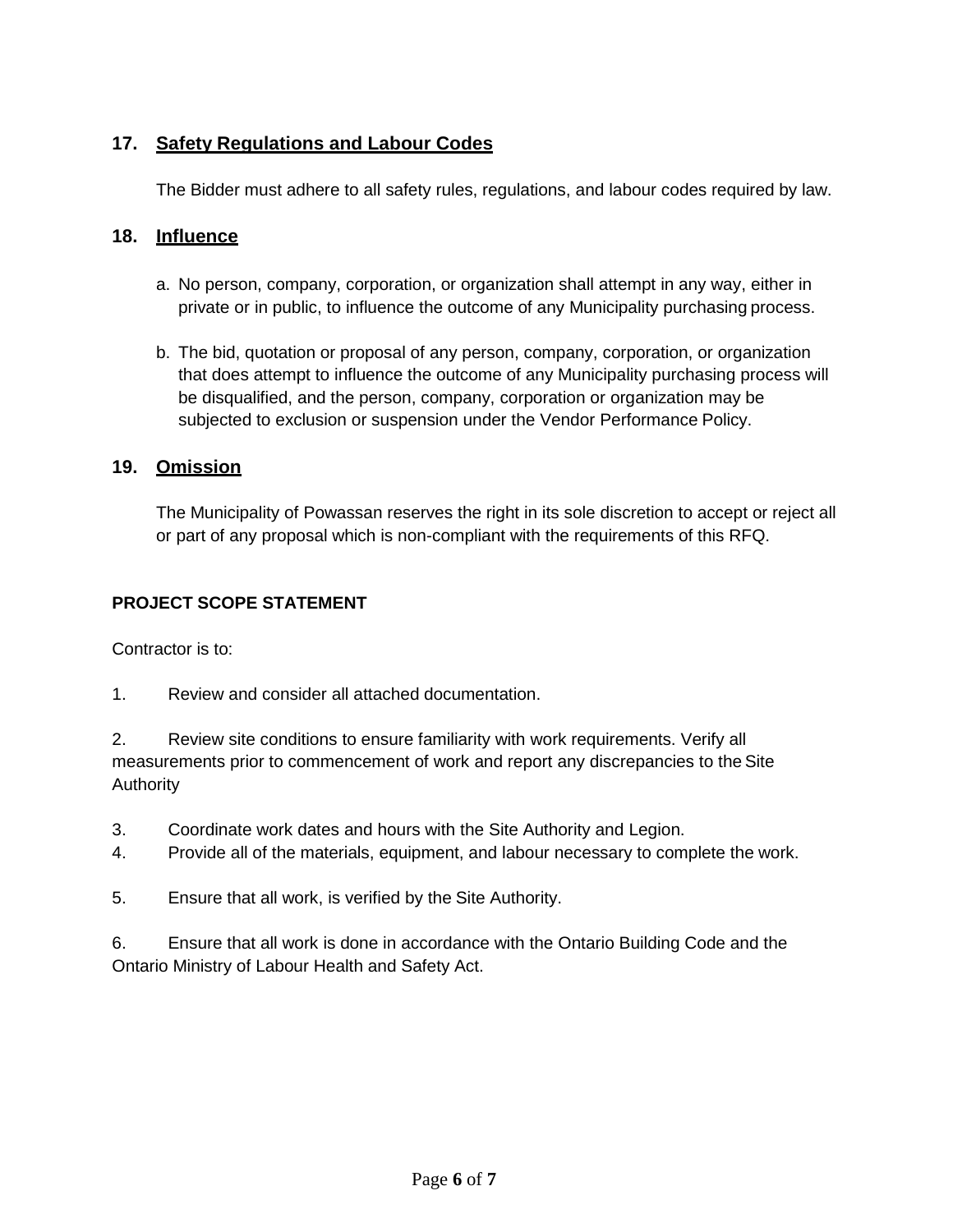7. Once work is completed, remove all equipment and excess materials and leave the area in the same condition that it was found.

8. The successful contractor will be responsible for all permits required by law.

9. All electrical/ mechanical work will be performed by qualified personnel as per the regulation set out by the governing bodies.

# **Authorization of Bidder**

| <b>ADDRESS:</b>                                                                 |                                                                                                                      |
|---------------------------------------------------------------------------------|----------------------------------------------------------------------------------------------------------------------|
| <b>TELEPHONE NO:</b>                                                            |                                                                                                                      |
| <b>E-MAIL ADDRESS:</b>                                                          | <u> 1980 - Jan Samuel Barbara, martin din shekara 1980 - André Samuel Barbara, mashrida a shekara 1980 - André S</u> |
| DATE:                                                                           | <u> 1989 - John Stein, mars and de Brazilian (b. 1989)</u>                                                           |
| NAME (Print)                                                                    |                                                                                                                      |
| AUTHORIZED SIGNATURE: University Processor and Control of AUTHORIZED SIGNATURE: |                                                                                                                      |
| <b>Price to Supply &amp; Install</b>                                            |                                                                                                                      |
| Cost                                                                            |                                                                                                                      |

**HST** 

Total Cost